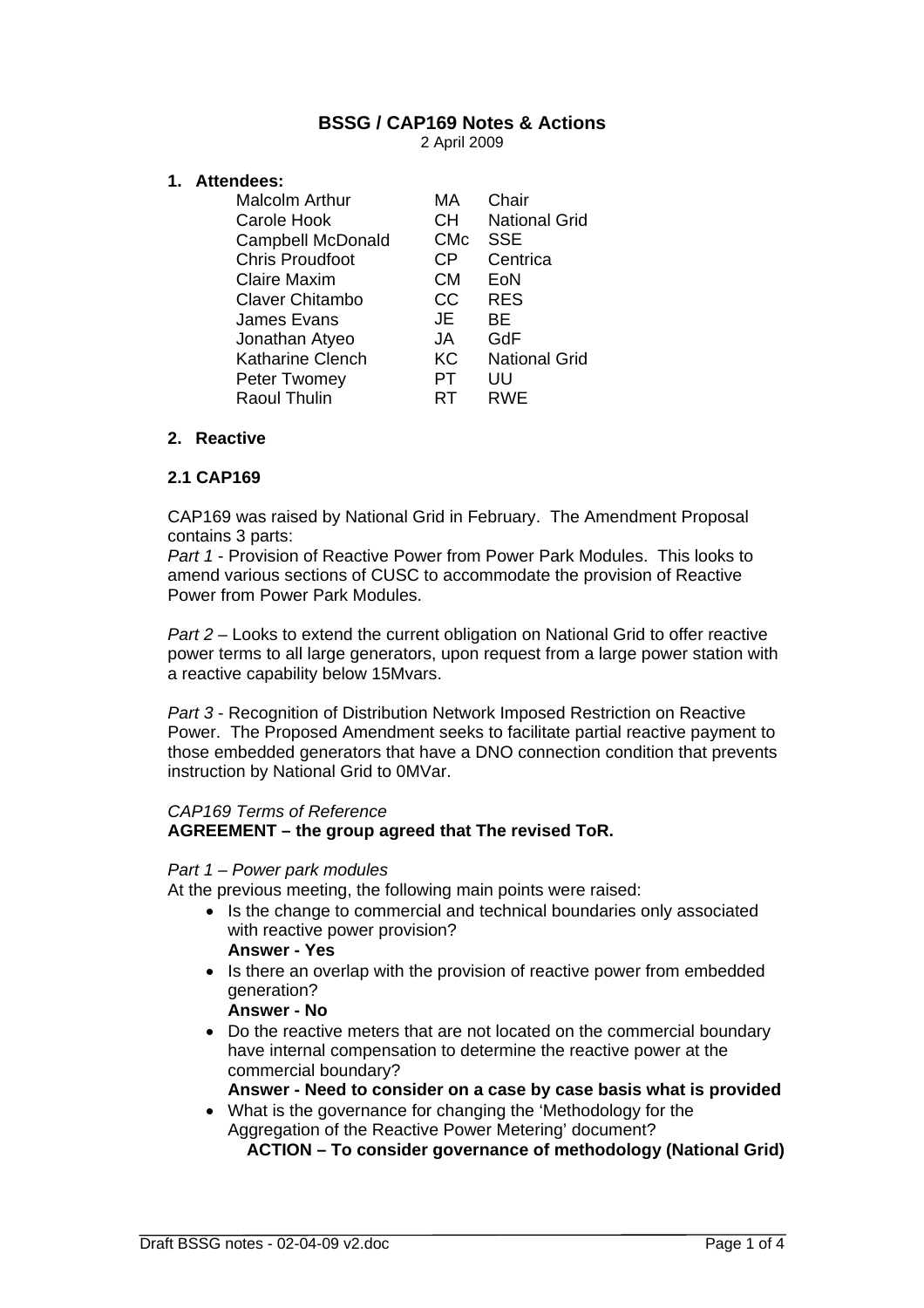In addition to the above points, the modification proposal states that EDL ad EDT will need to be updated to allow an instruction to be sent to a Power Park Module. The group questioned why this was the case.

# **ACTION – Why is there an impact on EDL and EDT? (National Grid)**

[*For clarification, there will be no retrospective application of the change and also there is no change for sites under construction; although some wind farms already connected that have blank reactive capacity tables in their MSA will have to comply with the proposal if implemented*.]

Following implementation of CAP169 amended MSAs will be issued for Power Park Modules (which currently have MSAs with blank capability tables).

# **AGREEMENT – The group agreed that Part 1 of the modification as drafted should proceed to the consultation stage.**

# **ACTION – Resend the legal text for all to comment (All)**

*Part 2 –* Looks to extend the current obligation on National Grid to offer reactive power terms to all large generators upon request from large power stations with a reactive capability below 15Mvars.

# **AGREEMENT – at previous meeting.**

*Part 3* - Recognition of Distribution Network Imposed Restriction on Reactive Power.

## *Part 3 Possible Alternatives*

CH presented National Grid's thoughts on the alternatives discussed at the previous meeting. There were a number of potential alternatives:

*Alternative 1* - Restriction to be extended to all embedded generators with an MSA unable to receive an instruction (without referring to 0 MVar)

*Alternative 2* - Remove the capability requirement on embedded generators (or some other form of specific MVar removal)

*Alternative 3* - Generators with DNO restrictions that prevent the generator's reactive output passing through 0 should get paid the full reactive payment when providing MVars due to a National Grid instruction. At other times, when the generator is producing MVars but unable to comply with the National Grid instruction, the generator would receive the following payments;

- o 20% of the reactive power price
- o Zero payment

*Alternative 4* - Generator does not get paid for MVars produced when operating in specified MVar output ranges

*Alternative 5* – Include both connection restrictions and long term operational restrictions in the proposal for 20% payments

*Alternative 6* – Remove Part 3 from the modification.

National Grid stated that they were unlikely to support: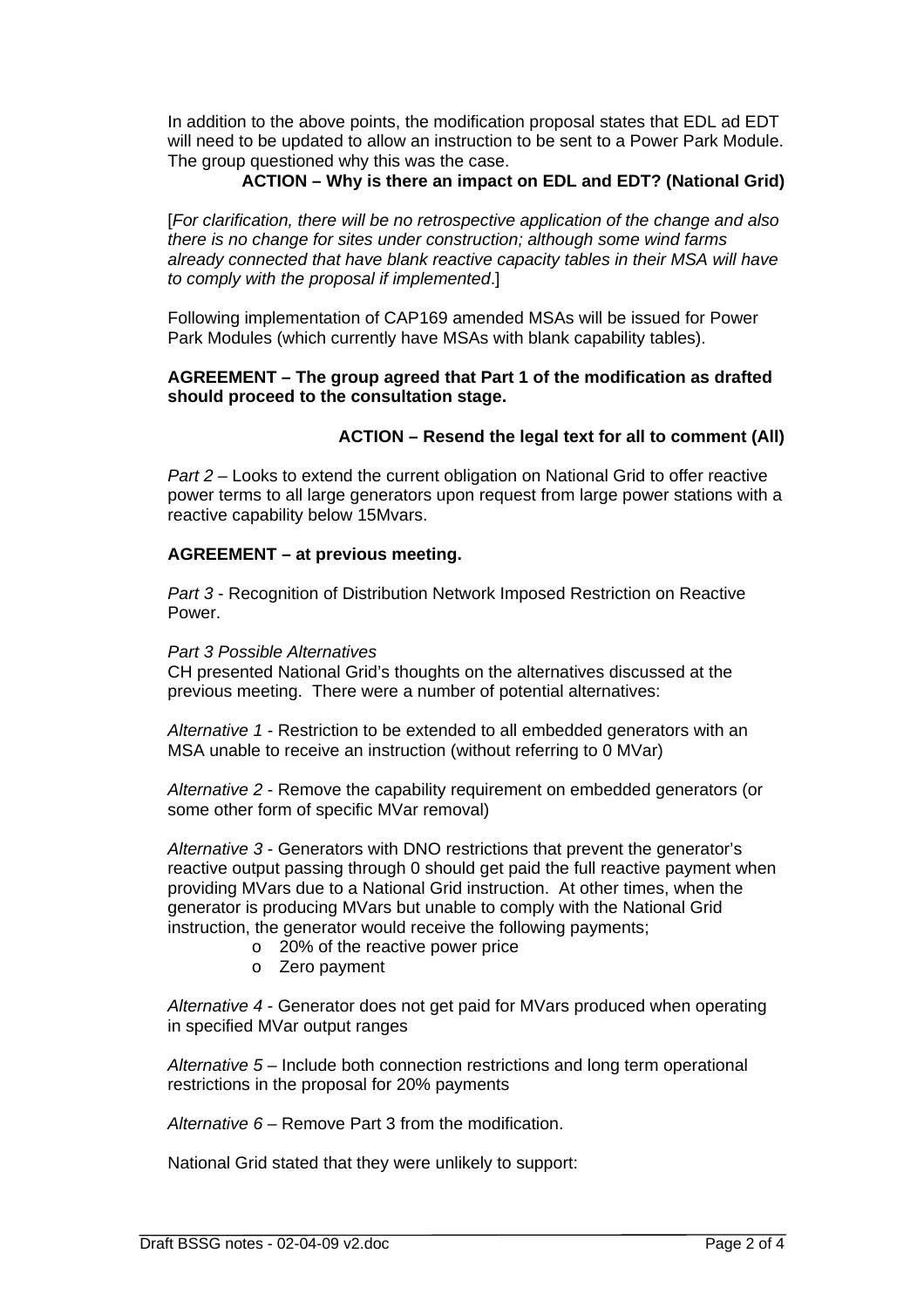- *alternative 1* National Grid is keen for the proposal to be drafted tightly to ensure it covers the specific restriction under consideration, and a key element relates to the ability to turn off payment through instructing the generator to 0
- *alternative 2* steady state capability inherently provides dynamic capability, and National Grid believes the original amendment proposal provides the appropriate balance between payment for the capability and inability to access the service
- *alternative 3* would require significant settlement system changes and would be complex to administer.

JE suggested that embedded generators under such connection restrictions should not be paid at all for the provision of reactive power. Such embedded generators are not paying access costs and may in fact be contributing to a requirement for additional balancing actions, and therefore causing an overall increase in costs system users.

RT suggested that alternative 3 seemed like a more 'correct' solution rather than applying a blanket 20% for all output levels, but acknowledged the associated complexities. National Grid's initial view is that alternative 3 would require change to their systems and would be complex to implement.

National Grid stated that they may support alternative 4 but would not be raising it as an alternative and it would have significantly higher complexity than the original amendment proposal. The group suggested that alternative 4 would be difficult to implement due to the average meter readings across the ½ hour and therefore it would be difficult to determine if and when the generator would have been operating the specified ranges and for how long.

National Grid stated that they would need to consider further the impact and changes needed to implement alternative 5. The group thought that there was some merit in the alternative but thought the incentive would be to remove the restriction prior to the 12 months but only for a temporary time. In addition, it was thought that there may be an interaction between a new generator connecting that may cause a restriction on an existing generator. An alternative could be that the DNO picks up the costs during the 'temporary' restriction although how this could be done is not known. The group also asked how the temporary restriction would be implemented; i.e. prospective or retrospective.

#### **Action – Would a new generator cause restrictions on an existing generator (PT) Action – Consider development of alternative 5 into a working group**

# **alternative amendment (National Grid)**

The group agreed that alternative 6 would be beneficial should be developed into a working group alternative to ensure that any ongoing issues with part 3 do not prevent implementation of parts 1 and 2.

# **Action – Develop working group alternative for alternative 6 (National Grid)**

# **Action – Develop other alternatives into a working group alternative(s) (All)**

CM requested that National Grid provide a view on a further possible alternative which would involve removal of the steady state reactive capability from